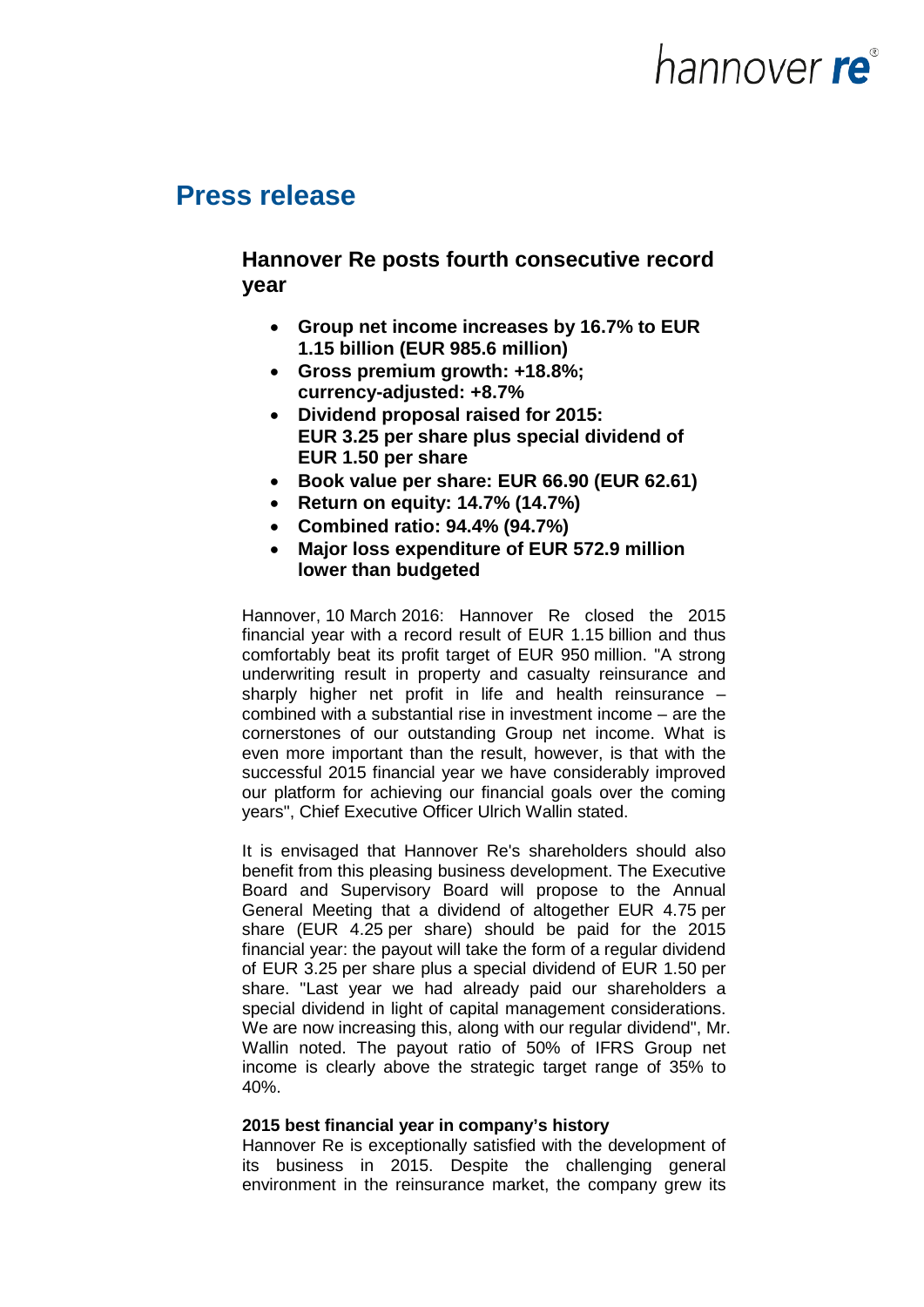gross premium by 18.8% to EUR 17.1 billion (EUR 14.4 billion); currency-adjusted growth stood at 8.7%. The level of retained premium decreased slightly to 87.0% (87.6%). Net premium earned increased by 17.5% to EUR 14.6 billion (EUR 12.4 billion), or by 7.9% adjusted for exchange rate effects.

Hannover Re further improved its operating profit (EBIT) after the very good previous year by a substantial 19.7% to EUR 1.8 billion (EUR 1.5 billion). The result benefited from major loss expenditure that came in below budget, the favourable development of investment income and a very positive experience in life and health reinsurance. Group net income climbed by 16.7 % to EUR 1,150.7 million (EUR 985.6 million). This is the highest figure in the company's history. Earnings per share amounted to EUR 9.54 (EUR 8.17).

#### **Property and casualty reinsurance delivers further rise in profitability**

Despite intensely competitive market conditions Hannover Re is thoroughly satisfied with the development of its property and casualty reinsurance portfolio. Guided by its profit-oriented underwriting policy, the company benefited from its longstanding stable customer relationships and its position as one of the world's leading and most financially strong reinsurance groups. Against this backdrop, attractive opportunities for premium growth opened up in the 2015 financial year. Particular mention should be made here of specialty lines such as business with agricultural risks and structured reinsurance, although stronger demand also made itself felt in North America and Asia. The gross premium volume in property and casualty reinsurance surged by 18.2% to EUR 9.3 billion (EUR 7.9 billion). At constant exchange rates growth would have come in at 8.1%. The level of retained premium retreated to 89.3% (90.6%). Net premium earned increased by 15.5% to EUR 8.1 billion (EUR 7.0 billion). At constant exchange rates growth would have amounted to 6.4%.

As in the previous years, the burden of large losses was moderate. The hurricane season in North America and the Caribbean once again passed off unremarkably in 2015. An increased number of natural disasters causing comparatively modest major loss expenditure was, however, recorded. There was also an accumulation of man-made losses, above all in the fire and marine lines. The largest single loss incurred by the insurance industry was the devastating series of explosions at the port of the Chinese city of Tianjin, resulting in a loss of EUR 111.1 million for Hannover Re. These and other large losses resulted in total net expenditure of EUR 572.9 million (EUR 425.7 million). The figure thus remained below the company's budget of EUR 690 million. Another very good combined ratio of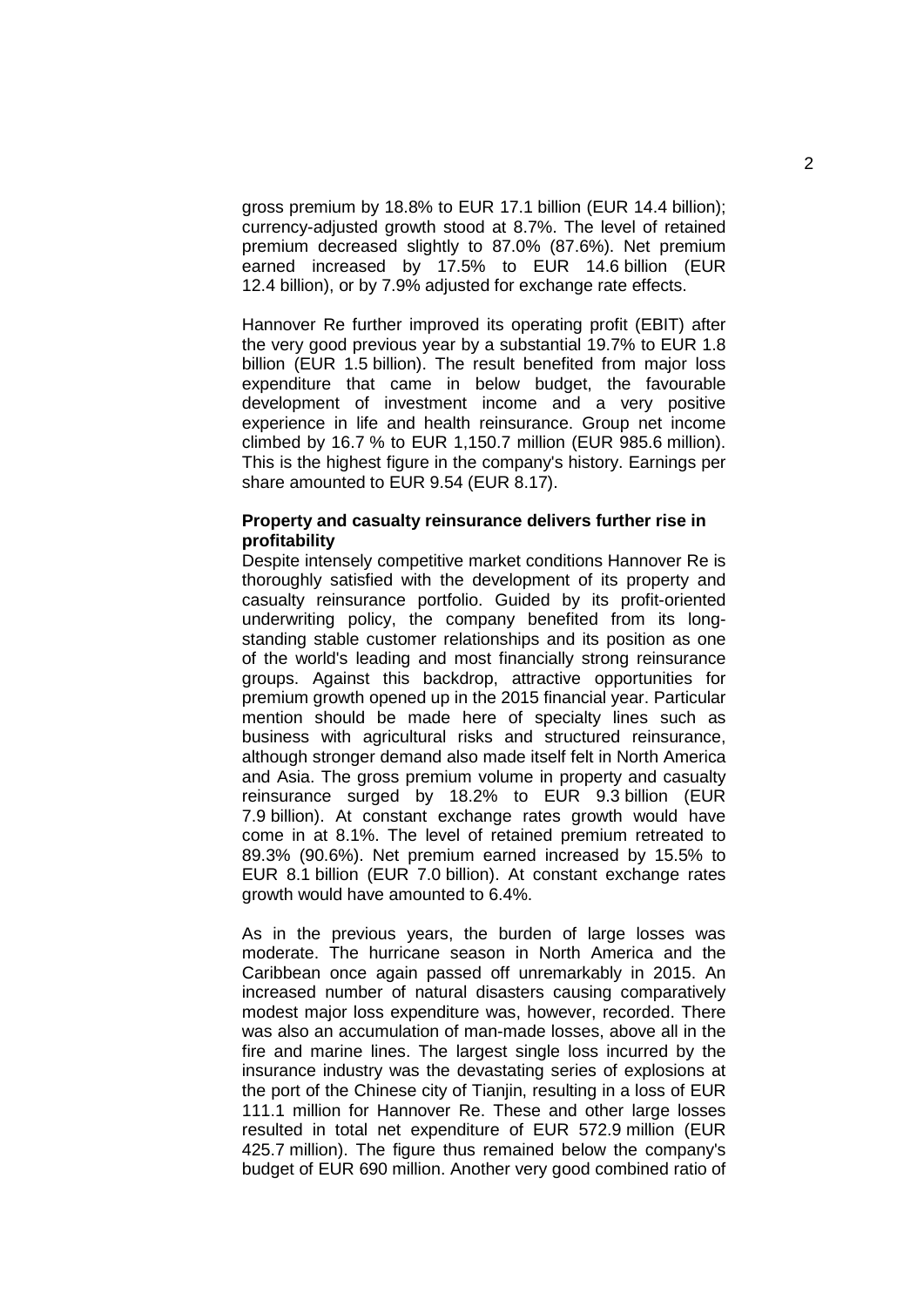94.4% (94.7%) was achieved. Against this backdrop, and also thanks to higher investment income in property and casualty reinsurance, the operating profit (EBIT) increased by 12.6% to EUR 1.3 billion (EUR 1.2 billion). Group net income climbed by 10.3% to reach a new record high of EUR 914.7 million (EUR 829.1). Earnings per share stood at EUR 7.58 (EUR 6.88).

#### **Positive development in life and health reinsurance**

Despite the fiercely competitive business climate in life and health reinsurance, Hannover Re generated significant doubledigit growth in 2015. Growth was driven primarily by Asian markets and longevity business. Gross premium consequently rose by 19.7% to EUR 7.7 billion (EUR 6.5 billion). Adjusted for exchange rate effects, growth would have reached 9.5%. Net premium earned increased by 20.0% to EUR 6.5 billion (EUR 5.4 billion); growth of 10.0% would have been posted on a currency-adjusted basis.

The profit contributions in life and health reinsurance also developed very satisfactorily. The operating result (EBIT) soared by 53.6% to EUR 405.1 million (EUR 263.8 million). Financial solutions business was a particularly significant factor in this pleasing development. The result was boosted by special income of EUR 39.0 million from early termination of a contract, which was booked in investment income. The substantially improved underwriting result includes both positive and negative non-recurring effects that largely offset one another. Here, too, the positive effects were recorded in financial solutions business, whereas the negative effects were attributable to the other reporting categories. Group net income in life and health reinsurance totalled EUR 289.6 million (EUR 205.0 million), equivalent to growth of 41.3%. Earnings per share amounted to EUR 2.40 (EUR 1.70).

#### **Highly satisfactory investment income**

Bearing in mind the low level of interest rates, Hannover Re is highly satisfied with the development of its investments: the portfolio of assets under own management increased – supported by a strong operating cash flow – by EUR 3.1 billion to EUR 39.3 billion (EUR 36.2 billion). This is all the more remarkable given that the valuation reserves fell owing to increased credit spreads on corporate bonds.

Ordinary investment income improved by 17.3% to EUR 1.3 billion (EUR 1.1 billion) despite the continued low level of interest rates. The key drivers here were increased exposures to real estate and high-yield fund investments as well as income from private equity investments. The realised gains of EUR 135.8 million were lower than in the previous year (EUR 182.5 million).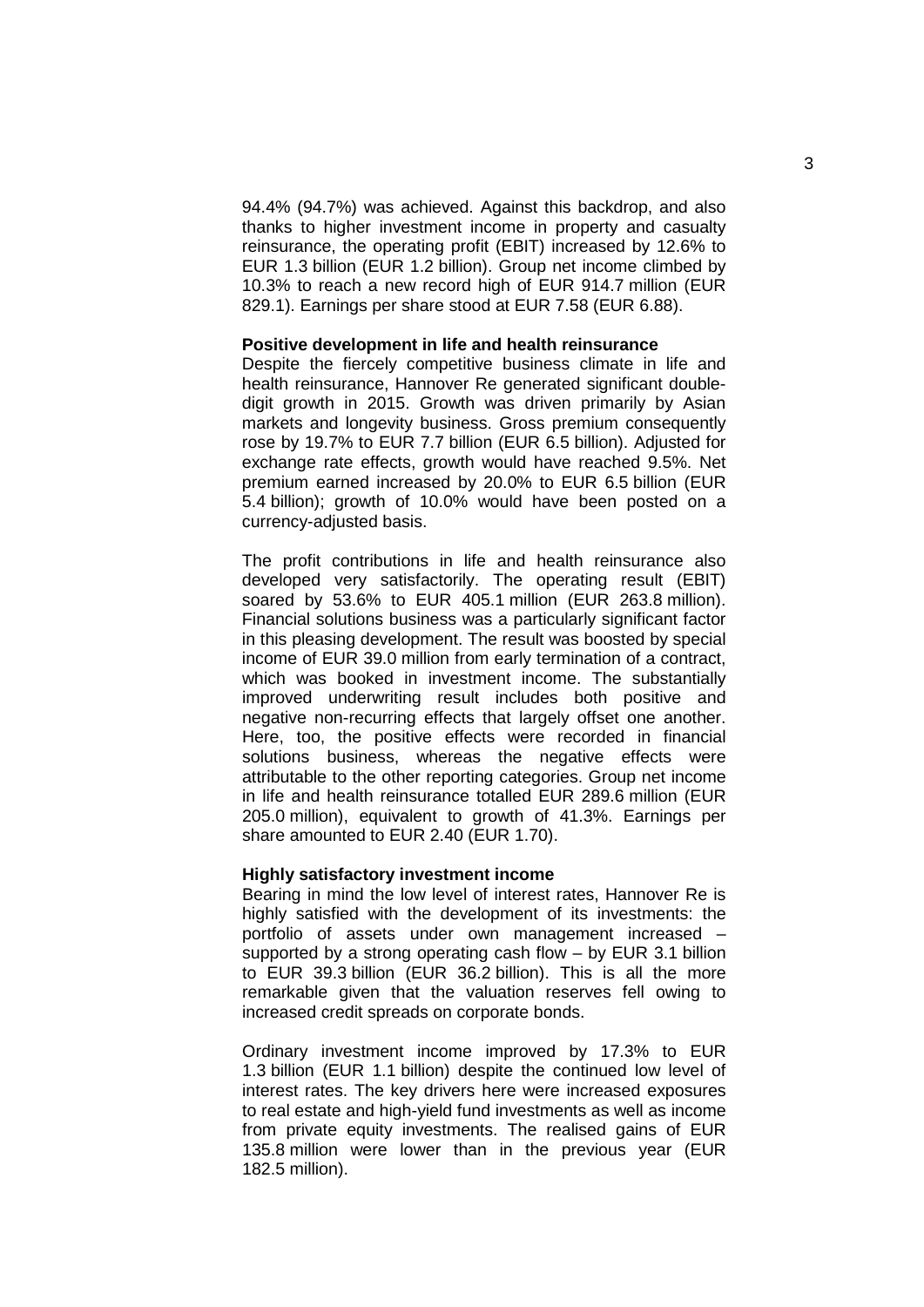Income from investments under own management grew by a very pleasing 15.9% as at 31 December 2015 to EUR 1.3 billion (EUR 1.1 billion). The return on investment (excluding ModCo derivatives and inflation swaps) of 3.5% was significantly higher than the targeted 3.0%. Including income from funds withheld and contract deposits, net investment income closed 13.1% higher at EUR 1.7 billion, as against EUR 1.5 billion in the previous year.

#### **Shareholders' equity further strengthened**

The shareholders' equity of Hannover Rück SE continued to develop very favourably, reaching EUR 8.1 billion (EUR 7.6 billion) as at 31 December 2015. Despite this appreciable increase the return on equity remained stable year-on-year at 14.7% (14.7%). The total policyholders' surplus (including noncontrolling interests and hybrid capital) stood at EUR 10.3 billion (EUR 10.2 billion). The book value per share also rose sharply, reaching the highest-ever figure to date at EUR 66.90 (EUR 62.61).

#### **Outlook for 2016**

The general climate for reinsurers will remain challenging in the current financial year. There will likely be little change in the fierce competitive intensity or the low interest rate level. Hannover Re nevertheless expects to achieve its profit targets for the current year. In view of its very good positioning in the market, the high quality of its loss reserves and its low expense ratio, the company considers itself well-placed to generate *Group net income* of at least EUR 950 million. This is based on the premise that major loss expenditure does not significantly exceed the budgeted level of EUR 825 million for 2016 and that there are no exceptional distortions on capital markets.

"In light of the sustained competition in property & casualty and life & health reinsurance, our focus is on achieving a result that meets our financial targets. The development of the premium volume, on the other hand, is less of a priority", Mr. Wallin emphasised. With this in mind, the company expects – based on constant exchange rates – stable or slightly lower *gross premium volume* for its total business. The asset portfolios should continue to grow  $-$  at unchanged exchange rates  $-$  in view of the anticipated positive cash flow. The company is aiming for a *return on investment* of 2.9%.

In terms of the *dividend* for the current financial year, Hannover Re envisages a payout ratio in the range of 35% to 40% of its IFRS Group net income. This ratio may increase in light of capital management considerations if the present comfortable level of capitalisation remains unchanged.